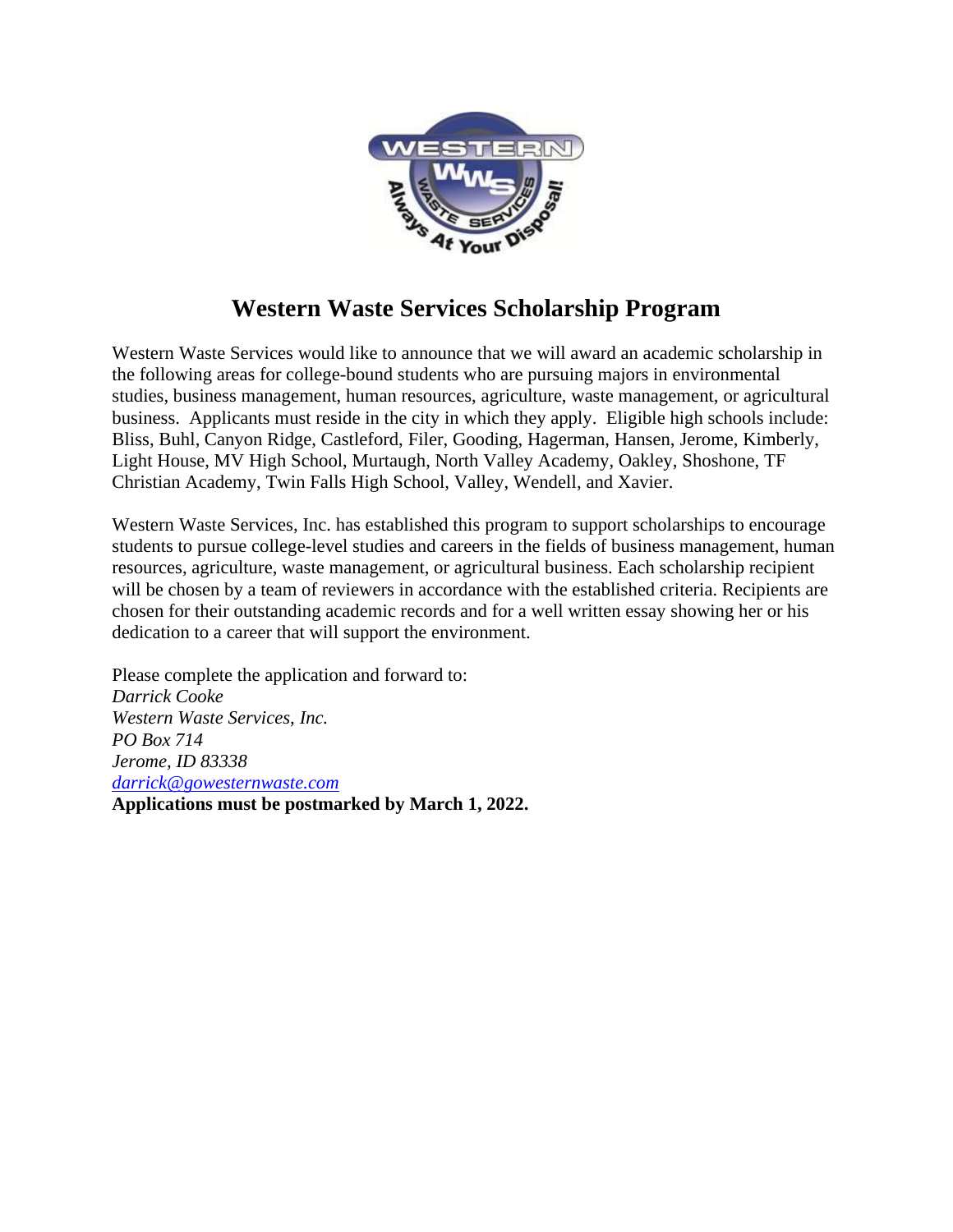### **2021/2022 Western Waste Services Scholarship Program**

#### **APPLICATION**

*Deadline: Must be postmarked by March 1, 2022*

#### **DESCRIPTION:**

Western Waste Services Scholarship will provide a \$2500.00 scholarship to an eligible student who are committed to college level study in the fields related to environmental studies, business management, human resources, agriculture, waste management, or agricultural business.

#### **CRITERIA:**

The scholarship is available to selected, college-bound, graduating high school seniors who:

- ➢ have been accepted into a recognized (registered) college level program of study; leading to an Associate or Bachelor's degree in fields related to environmental studies, business management, human resources, agriculture, waste management, or agricultural business;
- $\triangleright$  are students in eligible high schools;
- ➢ are U.S. citizens or possess permanent resident visas at the time of their application;
- ➢ can demonstrate academic proficiency or **GPA of 3.25**;
- ➢ can provide 2 academic or professional references.

#### **APPLICATION**:

Applicants must complete an application form which includes; (1) a two-page essay, (2) copies of high school transcripts, (3) academic or professional references. These materials should be mailed to:

*Darrick Cooke Western Waste Services PO Box 714 Jerome, ID 83338*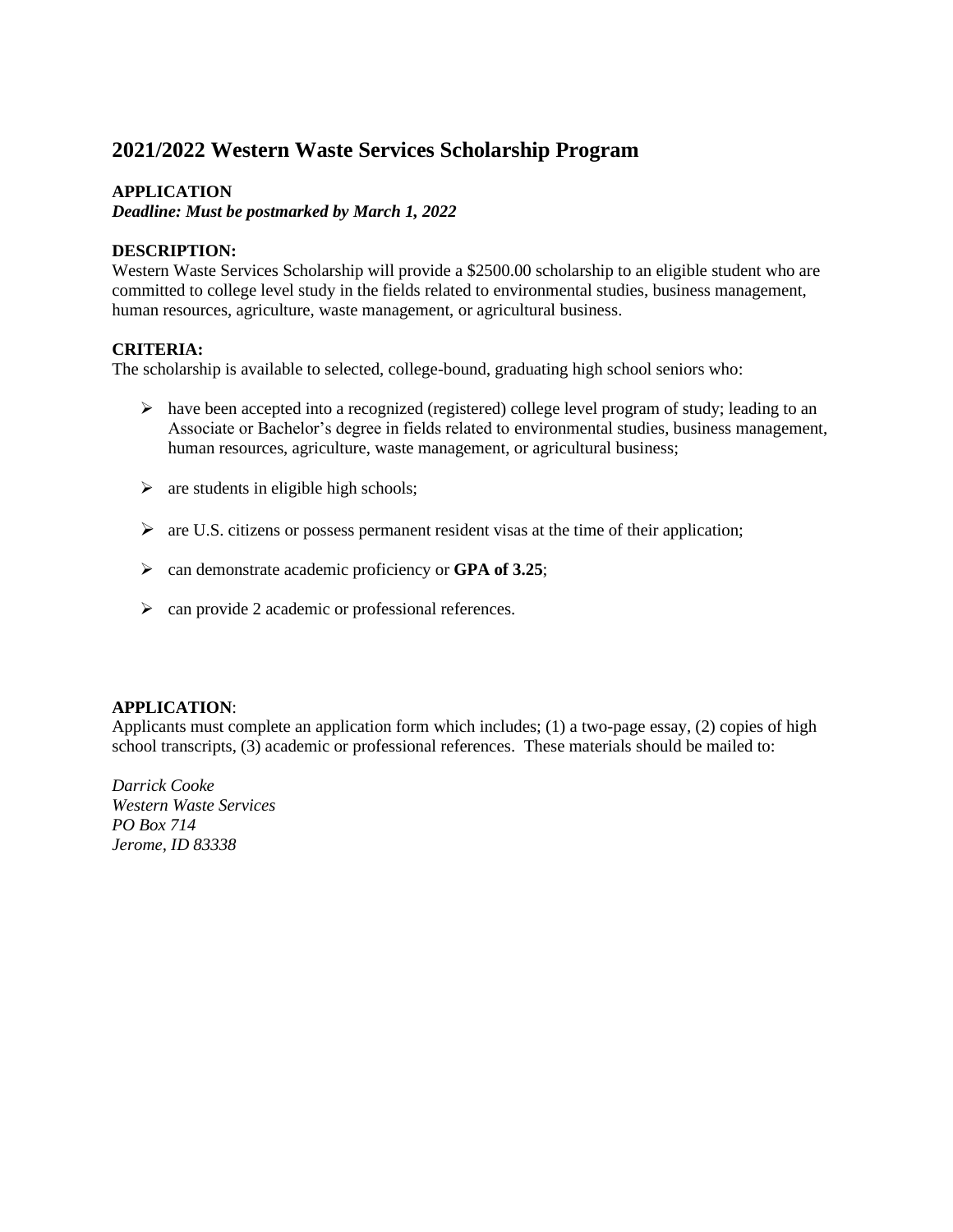### **2021/2022 Western Waste Services Scholarship Program**

#### **ESSAY INSTRUCTIONS**:

Write an essay stating your interest in environmental studies, business management, human resources, agriculture, waste management, or agricultural business including **your vision of your possible role in the field** (planning, consulting, design, construction, teaching, research, facility operation or management, regulatory agency work, municipal government, etc.) and **why you have chosen the course of study you are pursuing**. Also, explain how this scholarship will support your educational plans. The essay can be up to two pages long. Please use 12 font and single space with 1" margins. Applicants are advised that the essay is an important scoring element and to take great care is providing a well-organized and thought-out essay that addresses all criteria above and to use all the space allotted to develop their essay.

#### **APPLICATION PROCESS**:

Western Waste will review and pre-screen all applications to determine if the applicant meets the eligibility criteria and that the application is complete. **Applications that do not include the application, two-page essay, transcript(s) and references** will not be considered and will receive a letter of rejection. The remaining applications will be forwarded to the Review Committee. **Applications must be postmarked by March 1, 2022.** We expect to announce recipient on or about **April 1 st, 2022**.

#### **REVIEW PROCESS:**

The review committee will read, discuss, and consider all applications received by the deadline date. The committee will select the winners who appear to be best qualified and most promising based on the application and accompanying submissions. Consideration will be given to the applicant's statement of interest and commitment to a career into environmental studies, business management, human resources, agriculture, waste management, or agricultural business, his or her environmental vision, academic record, and any experience in environmental or agricultural management projects. The judges will be the sole decision-makers on the granting of scholarships and are authorized to withhold scholarships if there are no qualified applicants.

#### **SCHOLARSHIP WINNERS:**

The winner of the scholarship will be notified by their respective city or county representative by mail; on or about April 1, 2022, with return receipt requested to the address given in the application. If a scholarship winner fails to acknowledge and accept the award in writing to the scholarship coordinator by the given date; his/her award will be forfeited and the scholarship will be awarded to the next highest scoring applicant. Upon verification of the scholarship and the winner's matriculation in college, the scholarship grant will be paid to the college for the student's account.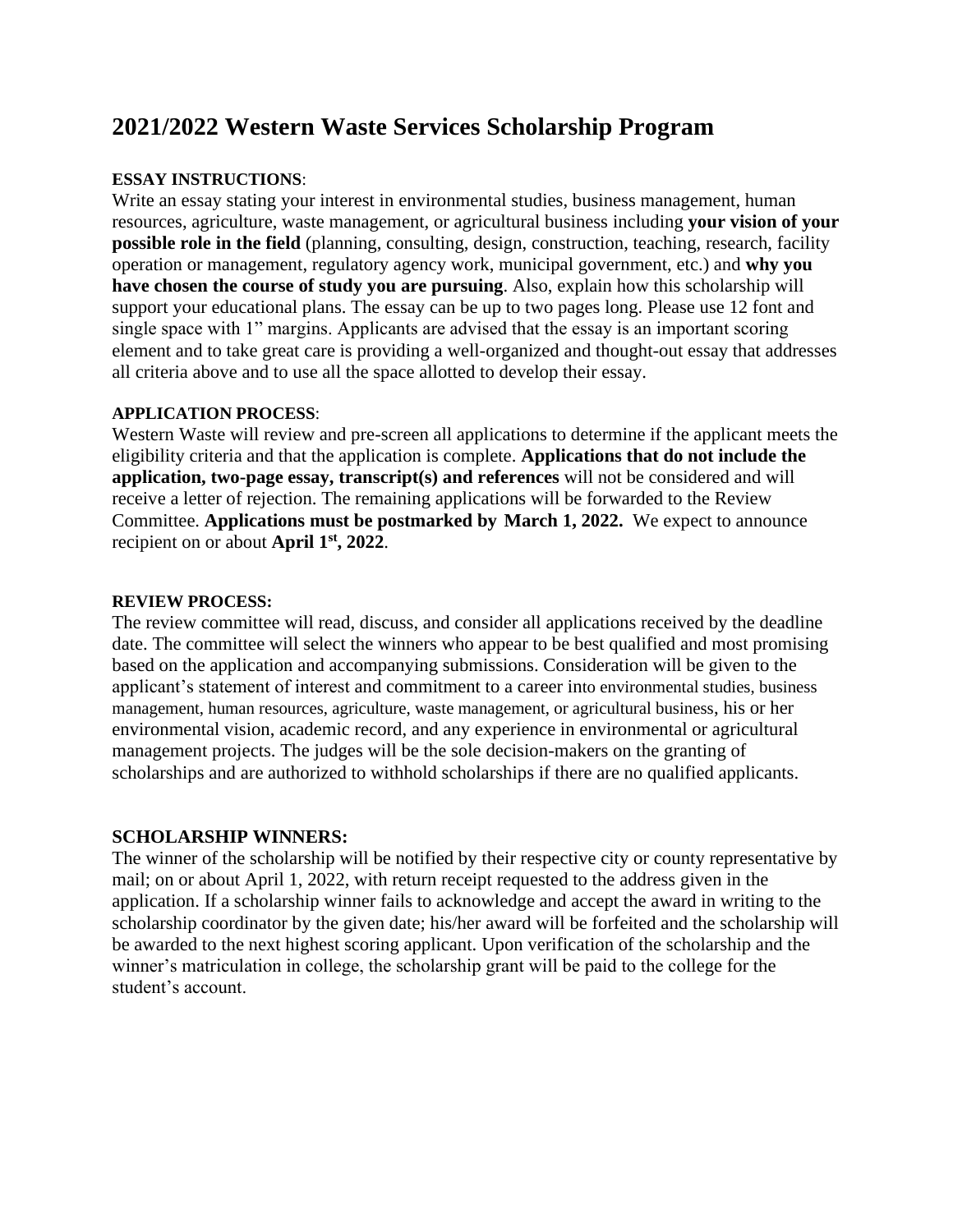# **Application Form**

|                             | Parent/Guardian:                                                                                                                                                                                                               |  |
|-----------------------------|--------------------------------------------------------------------------------------------------------------------------------------------------------------------------------------------------------------------------------|--|
|                             |                                                                                                                                                                                                                                |  |
|                             |                                                                                                                                                                                                                                |  |
| College you plan to attend: | ,我们也不会有什么。""我们的人,我们也不会有什么?""我们的人,我们也不会有什么?""我们的人,我们也不会有什么?""我们的人,我们也不会有什么?""我们的人                                                                                                                                               |  |
| Address of College:         | <u> 1990 - Andrea Andrew Maria (h. 1980).</u><br>1900 - Andrew Maria (h. 1900).                                                                                                                                                |  |
|                             | ,我们也不会有什么。""我们的人,我们也不会有什么?""我们的人,我们也不会有什么?""我们的人,我们也不会有什么?""我们的人,我们也不会有什么?""我们的人                                                                                                                                               |  |
| Chosen Field of Study:      |                                                                                                                                                                                                                                |  |
|                             | Extra-Curricular Activities: Manual Activities: Manual Activities: Manual Activities: Manual Activities: Manual Activities: Manual Activities: Manual Activities: Manual Activities: Manual Activities: Manual Activities: Man |  |
|                             | ,我们也不会有什么。""我们的人,我们也不会有什么?""我们的人,我们也不会有什么?""我们的人,我们也不会有什么?""我们的人,我们也不会有什么?""我们的人                                                                                                                                               |  |
| <b>Awards Received:</b>     |                                                                                                                                                                                                                                |  |
|                             |                                                                                                                                                                                                                                |  |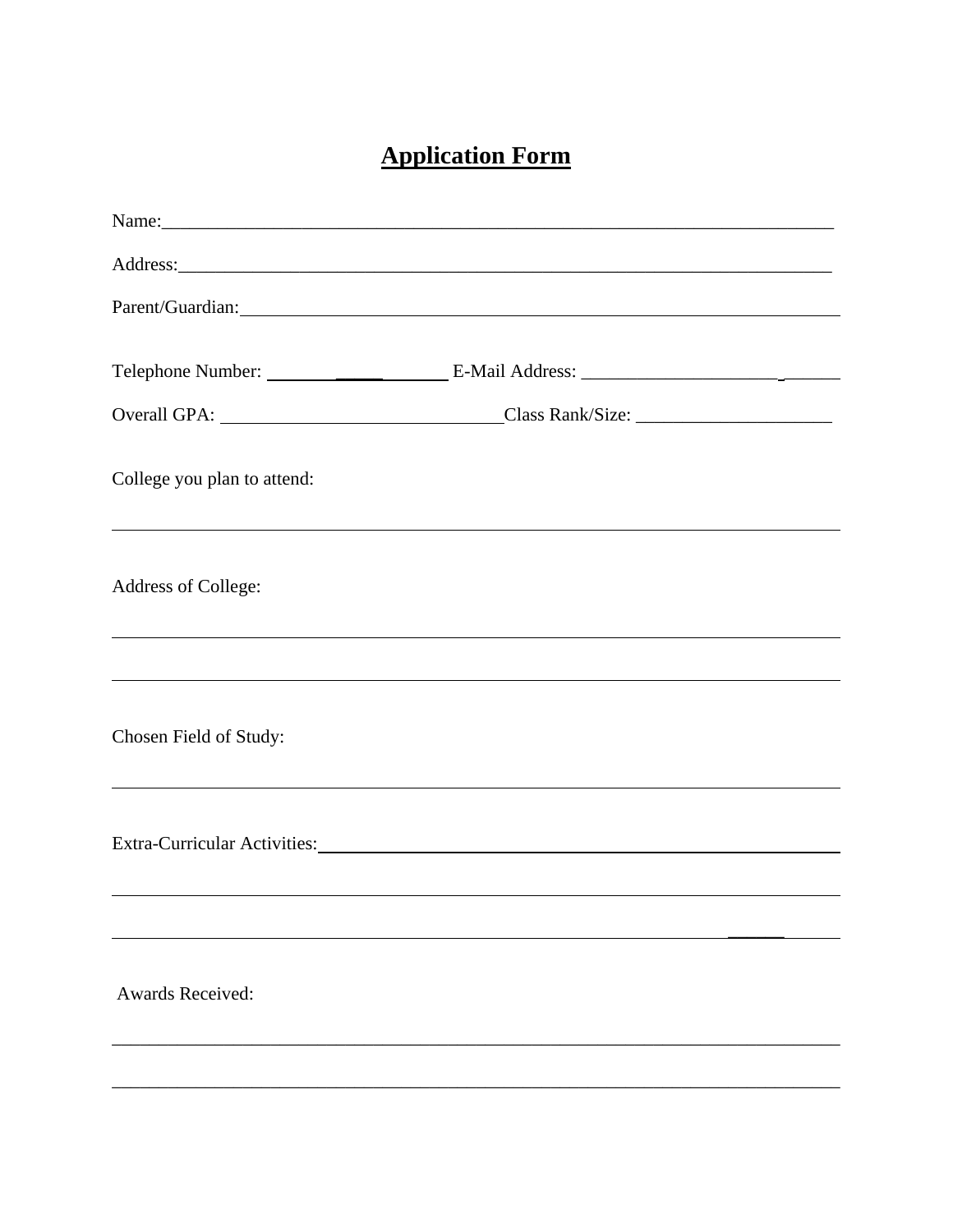## Western Waste Services Scholarship

Certification Form

I certify that all information contained in and attached to this application is true and is my own work.

List of Attachments:

A. Two-page essay which addresses the essay criteria.

B. Most current and available copy of high school transcripts.

C. Two (2) letters of reference. References may be mailed separately by each reference, but they must also be postmarked by **March 1, 2022.**

D. Competitive Preference Points: Applicants can receive up to two competitive priority points by submitting a previous essay written for school or other purposes related to the environment.

Note: Applications will not be reviewed if all items are not received or postmarked by **March 1 st, 2022.**